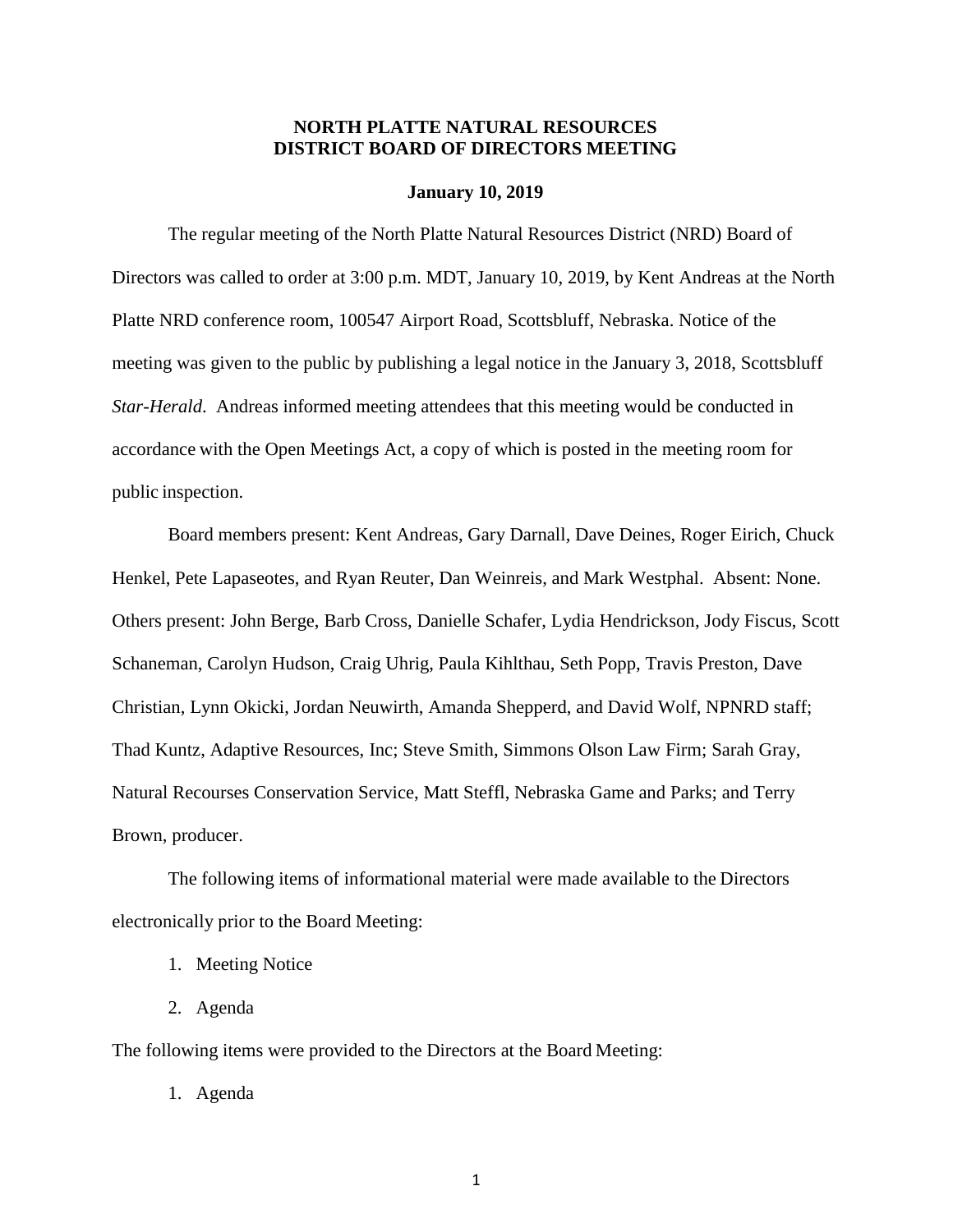- 2. Director Oaths for Gary Darnall, Kent Andreas, Mark Westphal, Ryan Reuter, and Pete Lapaseotes.
- 3. Committee Suggested Re-Organization for Calendar Year 2019
- 4. Minutes, North Platte Natural Resources District Board of Directors Meeting, December 13, 2018.
- 5. Treasurer's Report
- 6. Manager's Report
- 7. Minutes, North Platte Natural Resources District Water Resources Committee, December 20, 2018.
- 8. Minutes, North Platte Natural Resources District, District Operations Committee, December 20, 2018.
- 9. Article, "The NPNRD Water Department Through A Lens" a List of Duties and Responsibilities Within the Water Department.
- 10. Suggested Motion to add Danielle Schafer as a Reviewer of NPNRD Financial Instruments at First State Bank, Platte Valley Bank, Western States Bank, Banner Capital Bank, and the Nebraska Public Agency Investment Trust (NPAIT).
- 11. Sponsorship Assignment for the Western Nebraska Agri-Women's Group at the KNEB Farm, and Ranch Show on February  $8<sup>th</sup>$  &  $9<sup>th</sup>$ .

# **3. Administration of the Oath of Office for Members Elected in 2018**

NPNRD Attorney Steve Smith administered the Oath of Office for the five Directors that were elected last November. The directors included: Kent Andreas, Gary Darnall, Pete Lapaseotes, Ryan Reuter, and Mark Westphal.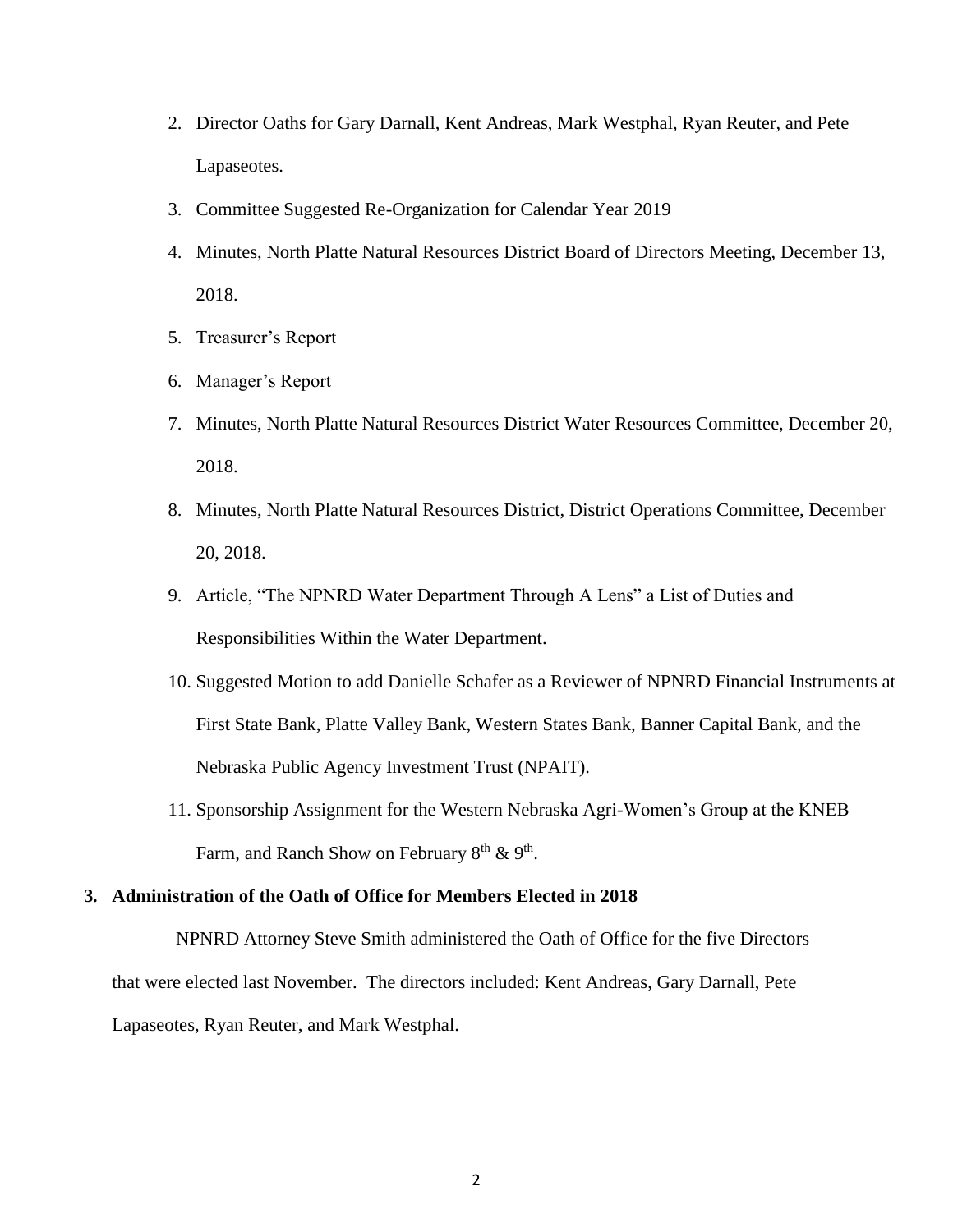#### **4. Consideration of Board Reorganization**

The Board discussed the option of having the executive members serve a two-year term, instead of the one-year term as they have served the past couple of years. Moved by Deines, seconded by Henkel, to approve the Executive Committee serve a two-year term. Motion passed.

Ayes: Andreas, Darnall, Deines, Eirich, Henkel, Lapaseotes, Reuter, Weinreis, Westphal Nay: None

Abstain: None

Absent: None

Kent Andreas was nominated for Board Chairman. No other nominations were offered.

Moved by Deines, seconded by Eirich, to nominate and approve the appointment of Kent

Andreas as Chairman. Motion passed.

Ayes: Darnall, Deines, Eirich, Henkel, Lapaseotes, Reuter, Weinreis, Westphal

Nay: None

Abstain: Andreas

Absent: None

Roger Eirich was nominated for Board Vice-Chairman. No other nominations were

offered. Moved by Henkel, seconded by Weinreis, to nominate and approve the appointment of Roger Eirich as Vice-Chairman. Motion passed.

Ayes: Andreas, Darnall, Deines, Henkel, Lapaseotes, Reuter, Weinreis, Westphal Nay: None Abstain: Eirich

Absent: None

Pete Lapaseotes was nominated for Board Secretary. No other nominations were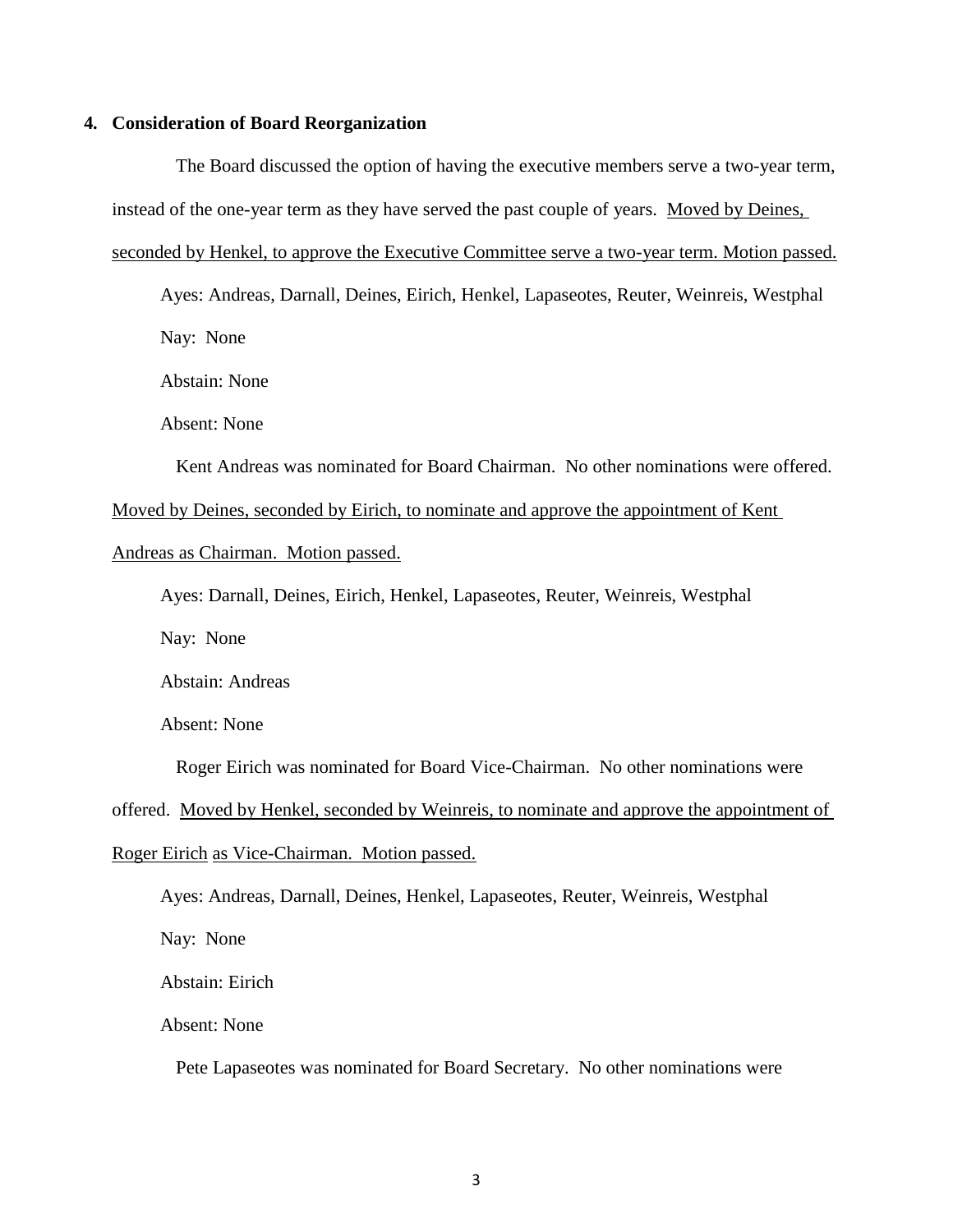offered. Moved by Eirich, seconded by Henkel, to nominate and approve the appointment of Pete Lapaseotes as Secretary. Motion passed.

Ayes: Andreas, Darnall, Deines, Eirich, Henkel, Reuter, Weinreis, Westphal

Nay: None

Abstain: Lapaseotes

Absent: None

Ryan Reuter was nominated for Board Treasurer. No other nominations were offered.

Moved by Eirich, seconded by Henkel, to nominate and approve the appointment of Ryan Reuter

as Treasurer. Motion passed.

Ayes: Andreas, Darnall, Deines, Eirich, Henkel, Lapaseotes, Weinreis, Westphal

Nay: None

Abstain: Reuter

Absent: None

Board Chairman Andreas then appointed the committees and NPNRD representatives to various organizations. The committees are as followed: Budget and Personnel Committee: Reuter (Chair), Westphal, Henkel, and Weinreis; Water Resources Committee: Eirich (Chair), Darnall, Lapaseotes, and Deines; and District Operations Committee: Deines (Chair), Darnall, Westphal, and Henkel. The Directors will serve a one-year term on the committees.

Andreas also appointed Reuter and himself as Delegate and Alternate to the Nebraska Association of Resources District. He also appointed Deines to the Natural Resources Commission and Gering Valley Flood Control Permanent Maintenance Committee.

# **5. Approval of Minutes of Previous Meeting**

The Board reviewed the minutes of the December 13, 2018, regular Board meeting.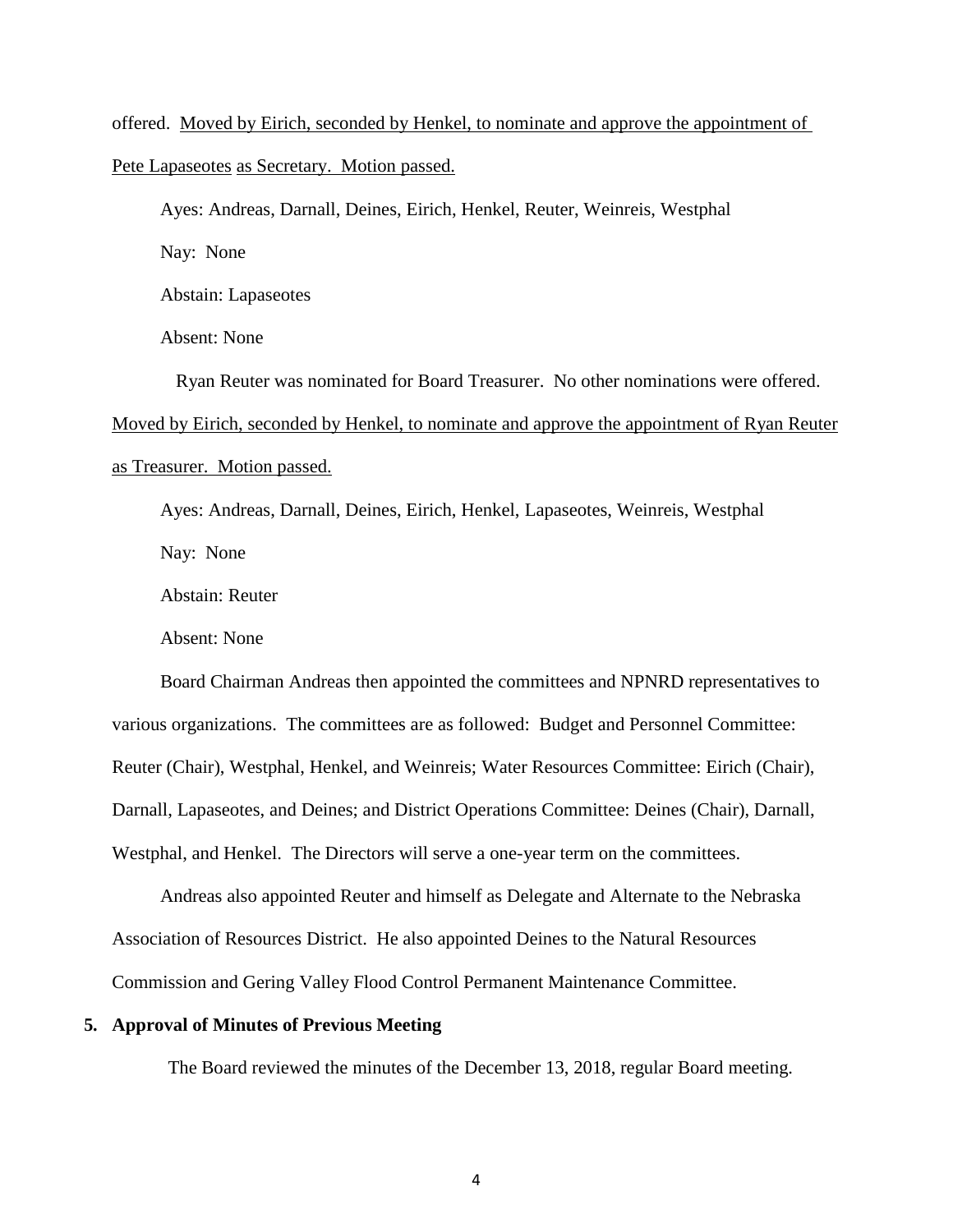#### Moved by Eirich, seconded by Darnall, to approve the minutes of the December 13, 2018 regular

#### Board meeting. Motion passed.

Ayes: Andreas, Darnall, Deines, Eirich Henkel, Lapaseotes, Reuter, Weinreis

Nay: None

Abstain: Westphal

Absent: None

# **6. Treasurer's Report and Accounts Payable**

John Berge reviewed the Treasurer's report with the Board. Moved by Darnall, seconded

#### by Henkel, to accept the Treasurer's report and pay the bills as listed. Motion passed.

Ayes: Andreas, Darnall, Deines, Eirich Henkel, Lapaseotes, Reuter, Weinreis

Nay: None

Abstain: Westphal

Absent: None

# **7. Comments from the Public**

Producer Terry Brown lives in the Pumpkin Creek area and explained a severed acre issue he is having to the board. After explaining his situation, Berge recommended the board referred to the Water Resources Committee, and the board agreed. Mr. Brown agreed to the recommendation.

#### **8. Manager's Report**

John Berge reported it became necessary to review and update the District's personnel policies based on changes to laws or regulations, or due to budgetary restrictions. For much of the past month, Barb Cross, Danielle Schafer and Berge have been reviewing the manual to update policies and procedures. The changes are primarily associated with time keeping,

5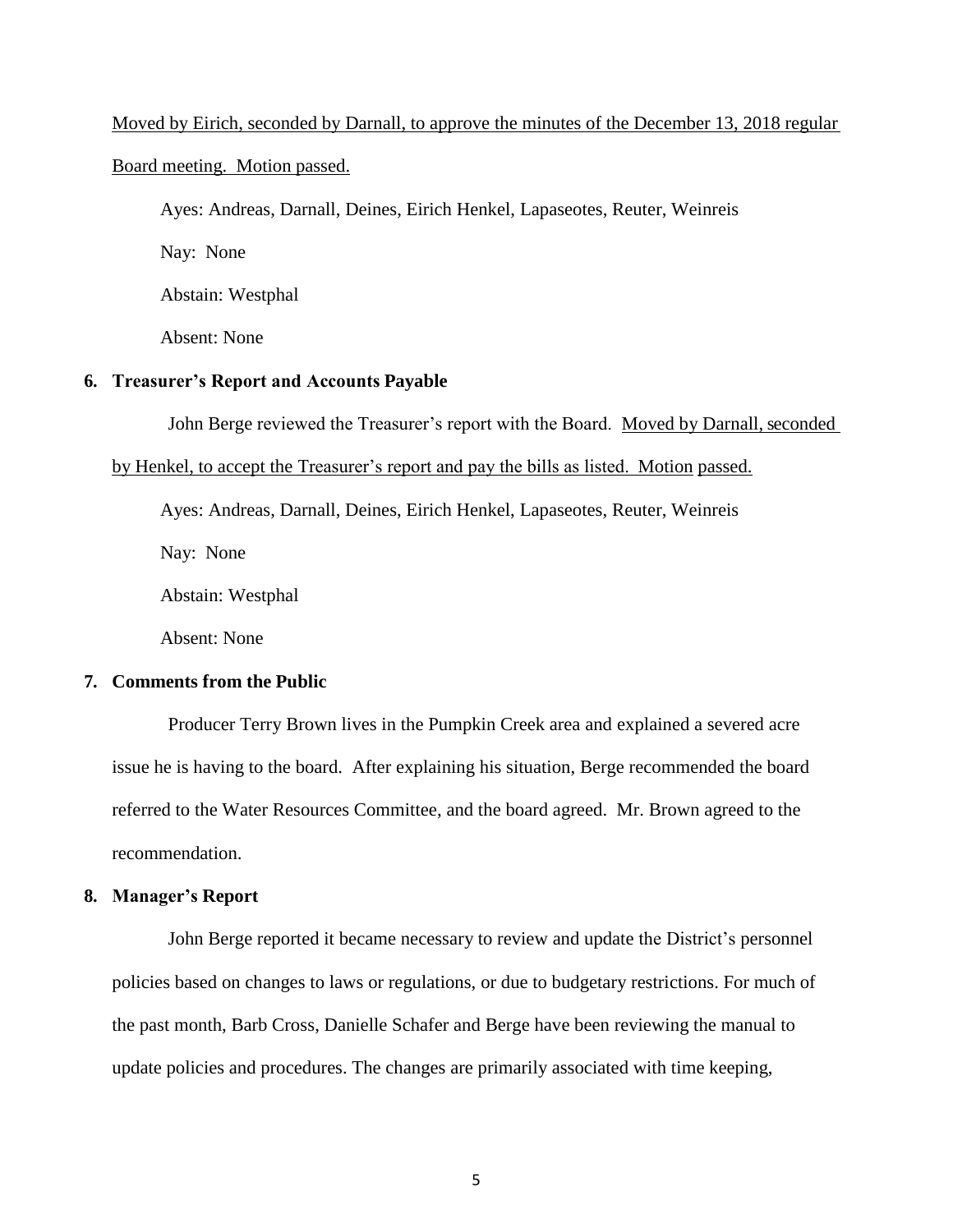overtime/compensatory time eligibility, leave accrual and family leave. Once these changes are drafted, they will bring to the full board for consideration.

Department Managers have begun their budget requests for FY 2020 and anticipate having a first draft of those by the end of April. The process over the next three months is to ensure their requests adequately reflect needs and are as conservative as possible. In the last two fiscal years, the staff has cut budget requests by \$1.2 Million, and anticipate further cuts to the extent possible.

As requested, staff was planning a meeting with senior officials from the Nebraska Department of Natural Resources (DNR) to discuss the potential of changing the allocation in the FA area and Pumpkin Creek Basin on January 17. Due to a family health emergency for one of those officials, the meeting will be moved to February 28th. The final IMP meeting will also be held that day. Because of the pivotal nature of this conversation in our review of draft rules, staff will forgo scheduling our next joint-committee meeting until after that discussion.

The newly selected Treasurer will be bonded through the District's insurance company LARM. The necessary paperwork will be provided in the coming days to ensure that it is submitted timely. As noted, the final IMP Stakeholder meeting will be held on February 28, 2019 after a rescheduling from January  $17<sup>th</sup>$ . After that and public hearings, staff anticipates Board approval at the June Board Meeting, with Orders being approved in August.

The District is planning a sign-up for February 19<sup>th</sup> for the EPIC Allocation Buy Down Program. This program has been very popular the past two years and has allowed the District to leverage our resources to ensure annualized credit for reductions in water use. The District has worked with the DNR and will be working with PRRIP as funding partners to aid in paying for this incentive program. Staff anticipates about a \$250,000 program. Staff has also proceeded in

6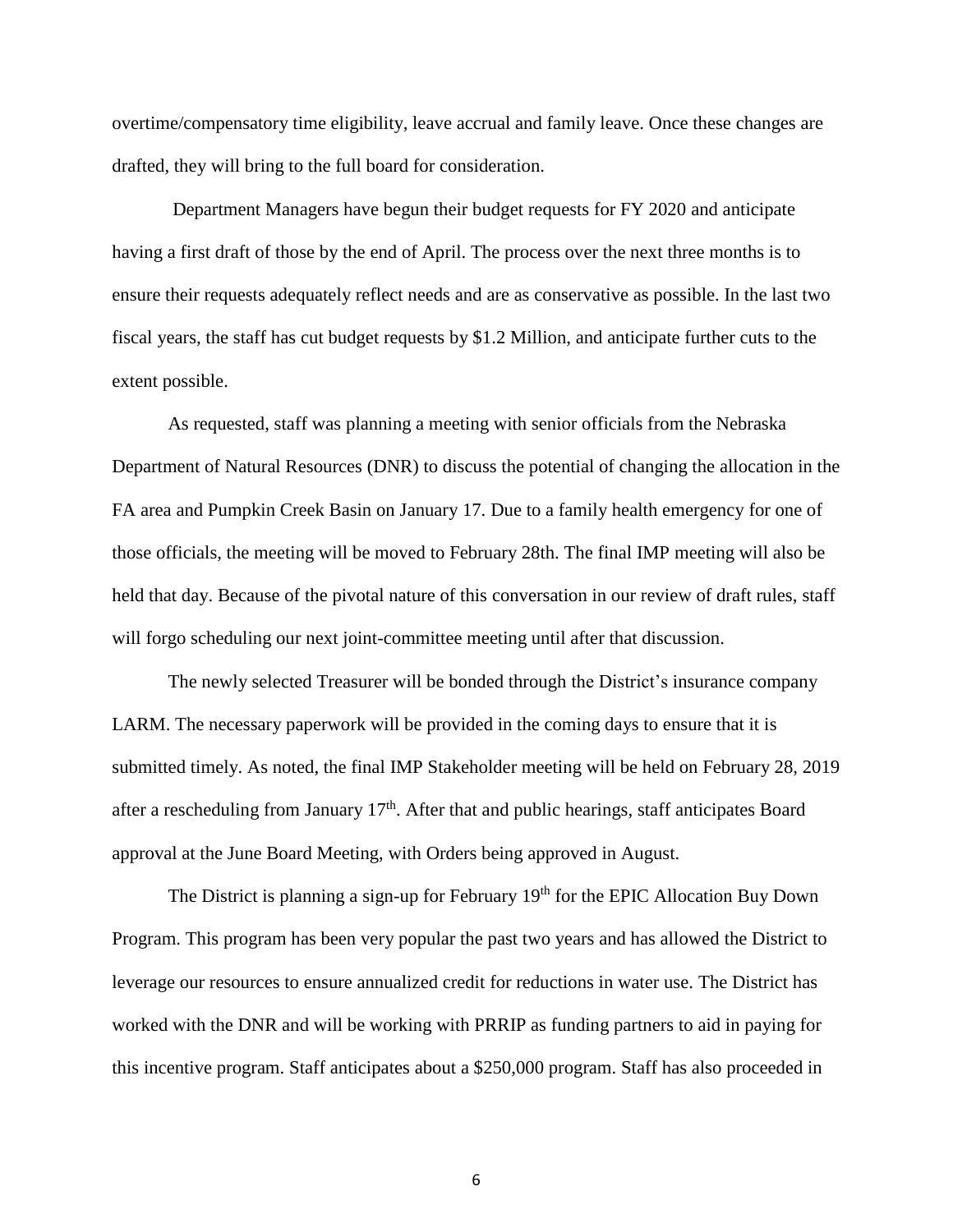soliciting applications for appointment to the Nitrogen Management Advisory Committee. Staff has asked that interested parties provide their applications to the District by January 25<sup>th</sup> for consideration at the February Board Meeting. Conservation cost-share applications are down a bit this year but scoring on those applications will commence in mid-February as it normally does, with projects needing to be completed by June 1 for payment.

Dave Wolf, Cross, Ryan Reuter and Berge will be travelling to the Legislative Conference January 28-30. In addition to meetings with Legislators, Berge will be participating in the Nebraska Conservation Roundtable Meeting, a meeting with fellow Platte Basin Managers on Platte Basin Coalition Funding, a Meeting with NRCS State Conservationist Craig Derickson on the future of the NRCS Clerks Program, and he will be meeting with a precision ag company called Realm 5 that is based in Lincoln. He will also be chairing the Managers' Meeting on Monday.

Barb and Berge are working with staff and eventually board leadership at the Scottsbluff-Gering United Chamber of Commerce to reevaluate, and perhaps eventually revamp, the annual water tour. Barb serves as Co-Chair of the Agribusiness Committee and Berge serves as Chairman of the Water Tour Committee. The Committee is reevaluating the timeframe, the tour route and highlights and the roster of speakers. All are stale, and given the retirement of cochairman Bob Busch, they are taking the opportunity to reset.

#### **9. Report for the Water Resources Committee**

Eirich reported that the committee got through chapter five of the proposed rules and regulations. They discussed some minor edits to the definitions, aligning livestock certifications requirements with the Department of Environmental Quality's levels for large operations, and

7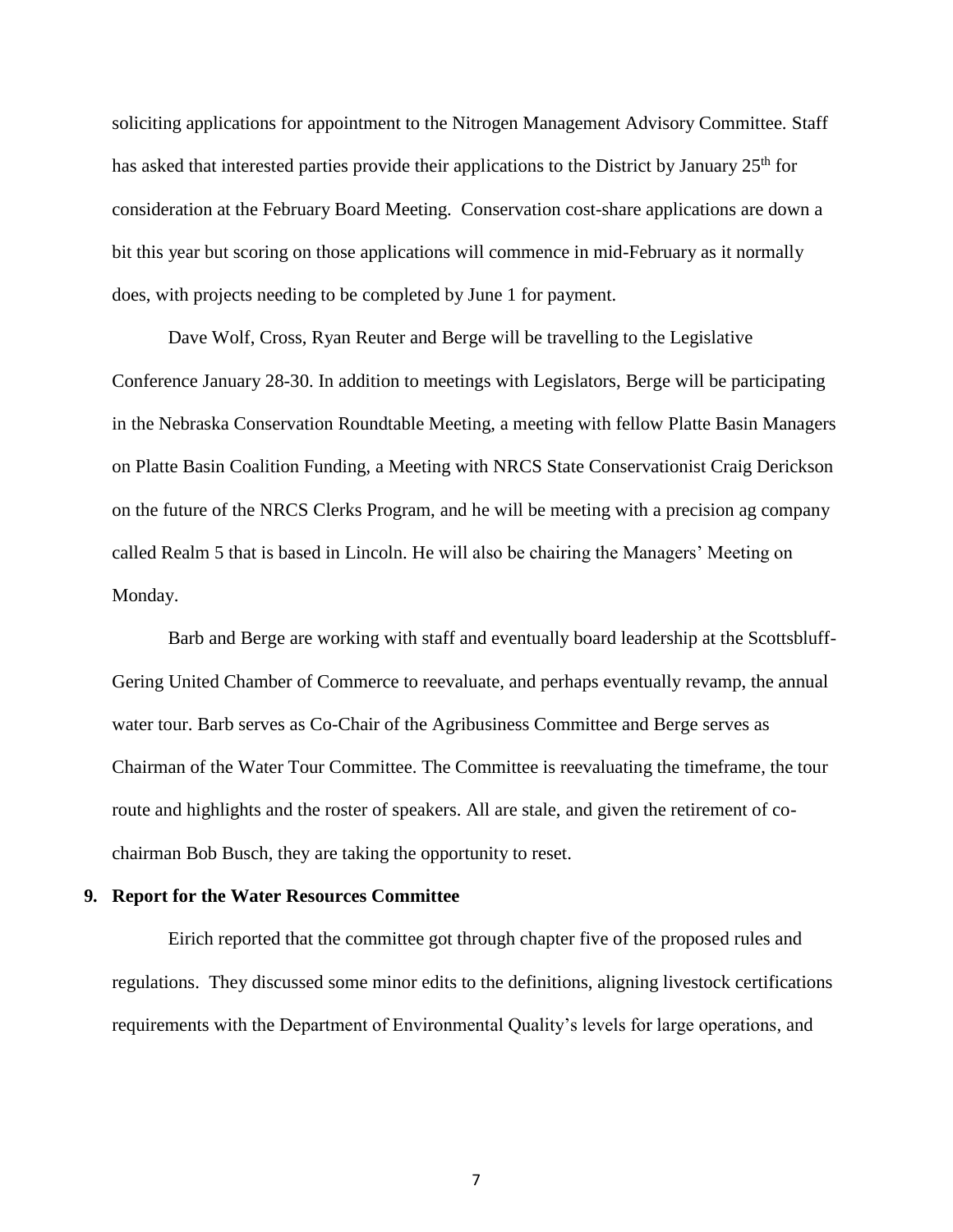matching the options for landowners with severed acres. The committee also discussed, at length, allocations. The minutes from the committee meeting were included in the board packet.

#### **10. Report from the District Operations**

Deines reported the discussion continued from the Water Resources Committee and the committee recommended abolishing exemptions from the rules. The recommendations will be collected and brought before the Board at the same time as the new Integrated Management Plan is considered. The minutes from the committee meeting were included in the board packet.

# **11. Department Report – Water Department**

Scott Schaneman provided a report on the water department. He went over their calendar of programs and broke it down by daily, monthly, and quarterly activities. He introduced his staff and provided a description of each project and program they are involved with.

# **12. Consideration of Adding Danielle Schafer as a Reviewer of NPNRD Financial Instruments as First State Bank, Platte Valley Bank, Western States Bank, Banner Capital Bank and the Nebraska Public Agency Investment Trust (NPAIT)**

Berge reported since Danielle Schafer oversees the department that works directly with the District's financial instruments, she should have the ability to review those instruments. Moved by Eirich, seconded by Weinreis, that Danielle Schafer be added as a Reviewer of NPNRD Financial Instruments at First State Bank, Platte Valley Bank, Western States Bank, Banner Capital Bank and the Nebraska Public Agency Investment Trust (NPAIT). Motion passed.

Ayes: Andreas, Darnall, Deines, Eirich, Henkel, Lapaseotes, Reuter, Weinreis, Westphal Nay: None